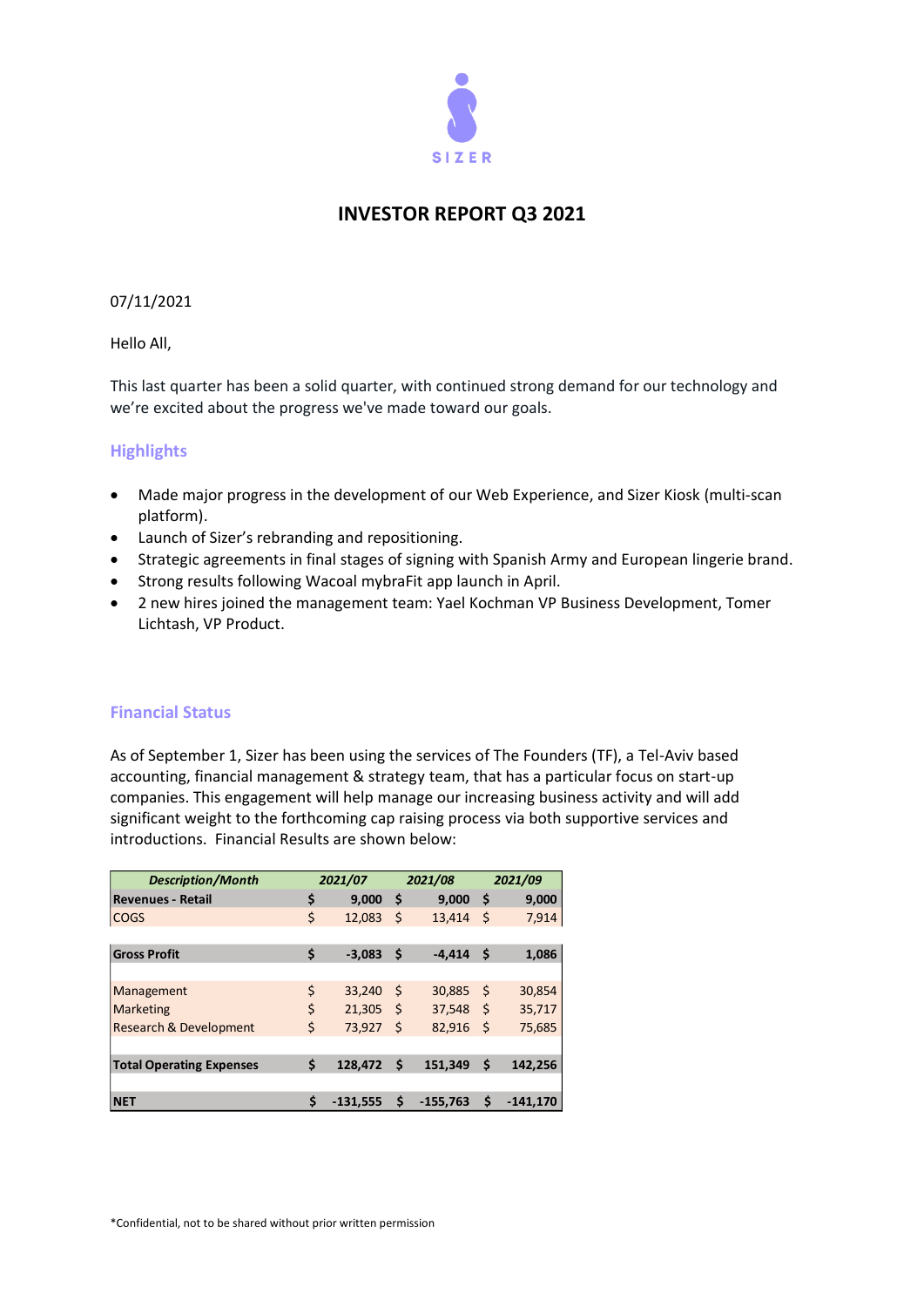

In addition to the \$1.4m confirmed as raised, we reported last quarter that the company secured two further verbal commitments of \$0.5m and \$0.6m. To date \$875K of this \$1.1m has been received by the Co, with the remaining \$225K expected in the next 7-10 days.

As previously reported, this \$2.5m Round has taken substantially more time to conclude than originally planned, and as a result the company will launch the next Round of funding at the end of October '21. The Founders have played a key role in shaping the new Investor Pack, particularly as regards the forward-looking financials, incl the current and projected burn rate. - Although the terms of this new Round are yet to be finalized, the target raise will be \$6-8m.

At the date of drafting this report, the company's runway stands at \$706K. A number of new client contracts are in the pipeline that should result in an increase in the monthly revenues over the next 4-6 months. The projected aggregate revenue over this period is c \$180K. Accordingly, based on a current monthly burn rate of \$145K, the company has a runway of 5-6 months from the end of Sept '21.

Fundraising - we are getting ready to launch our A financing round in early November. We currently have a list of 60+ VCs in Israel and abroad, some of them have already received a heads up re the upcoming round and are waiting for our deck. In addition, we are working to build a list of potential strategic investors.

# **New Hires/Operations**

- Two new management team hires VP Business Development and VP Product with the aim to speed up our business growth
- Back-end developer in final hiring stages
- We have engaged the services of the company The Founders, who provide external financial management services to start-ups <https://the-founders.co.il/>

# **Technology**

# **Web Experience**

Major progress in the development of our Web Experience, which will provide a seamless experience for online shoppers, removing the need to download the app. Estimate roll-out to be Q2 2022.

#### **Sizer KIOSK**

Our multi-scan solution aimed at uniform clients, will provide the capability to scan multiple people using the same mobile device, in a single location. This is in advanced stages of development and should be launched by the end of Q4, 2021.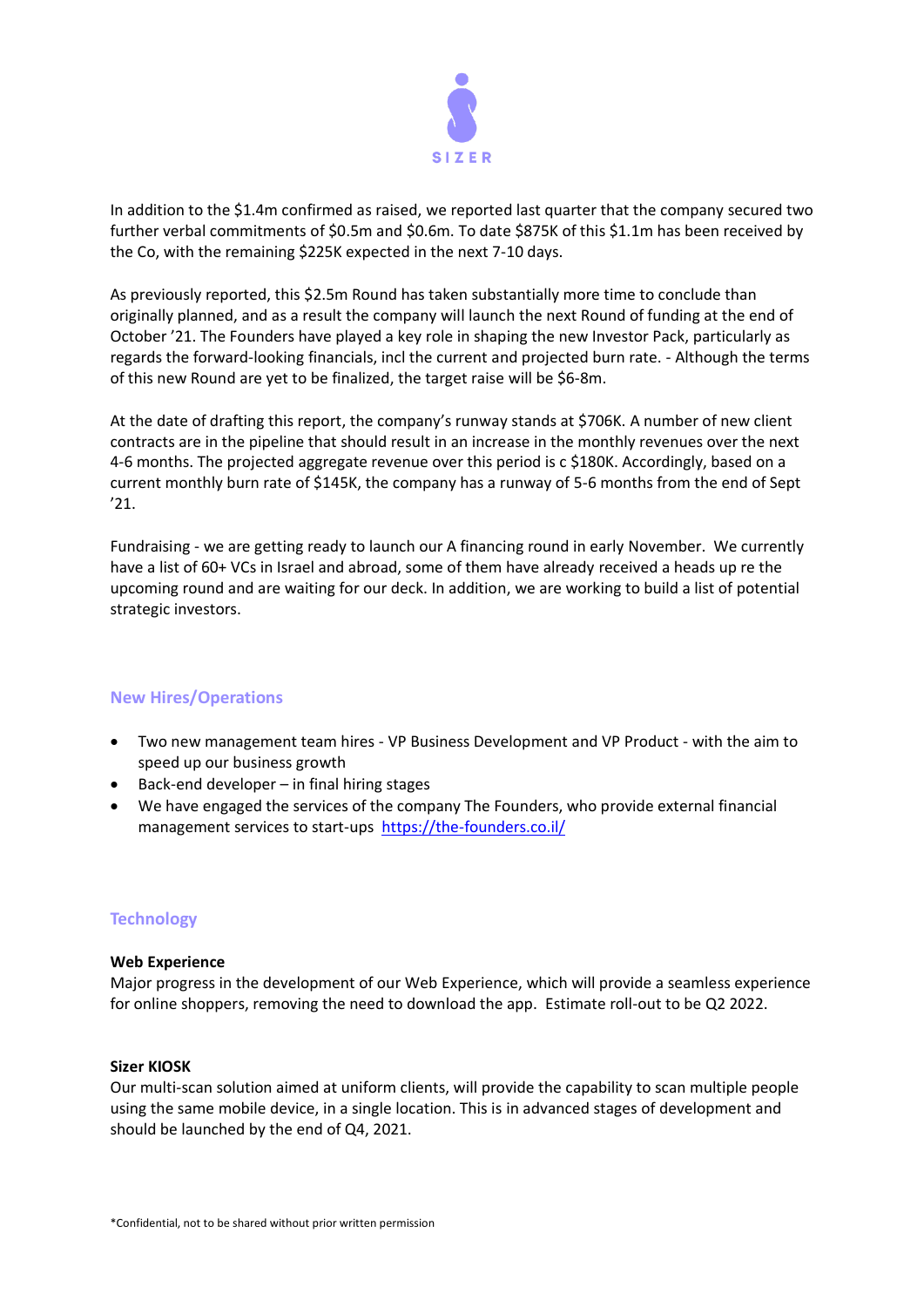

# **Business Development**

We continue to be approached daily by companies spread across the globe, covering the spectrum of workwear, made-to-measure, and potential retail clients.

Leads that are moving towards closing:

# **Retail Fashion:**

• Van De Velde - a Belgian Lingerie company with multiple brands who reached out to us following the Wacoal successful launch. Aiming for a \$60K development and monthly retainer contract, should be signed by the end of the month.

# **Uniforms:**

- Spanish Army pilot contract of 8K euros for a short pilot with 8,000 soldiers.
- ADA (Australian Defense Apparel) a signed client who is in advanced discussions to deploy Sizer's technology with the Australian Country Fire Authority and New Zealand Army.
- Barrier Technologies a \$10K development and monthly retainer contract.
- Universal Studios in final stages of completing contract.

# **Partnerships**

Ongoing discussions with several potential strategic partners with the aim to add value to our product offering. Initial partnership signed with a European a company which specializes in 3D avatar creation and body rendering.

# **Pricing Model**

Our pricing model has been updated to a SaaS model, with the aim to gain recurring monthly revenue to help us scale.

# **Marketing & Sales**

• April launch of Wacoal mybraFit App, has shown very good initial results - higher conversion rates, \$12 increase in average transaction, 300% increase in measurement accuracy. Miryha Fantegrossi, Vice President of Merchandising and Design at Wacoal - "*We scoured the digital measurement space and ran accuracy trials with several companies, Sizer had the highest accuracy*". Media coverage from the launch created a lot of noise in the market, with several other prominent lingerie companies reaching out to us – one already in contract stages.

Check out Miryha's testimonial here: [https://www.youtube.com/watch?v=iQvzTu\\_RUBg&t=4s](https://www.youtube.com/watch?v=iQvzTu_RUBg&t=4s)

• UK Roll-out continues with major UK rail franchise, Avanti, one of Hunter Apparel's largest clients. Initial results are good.